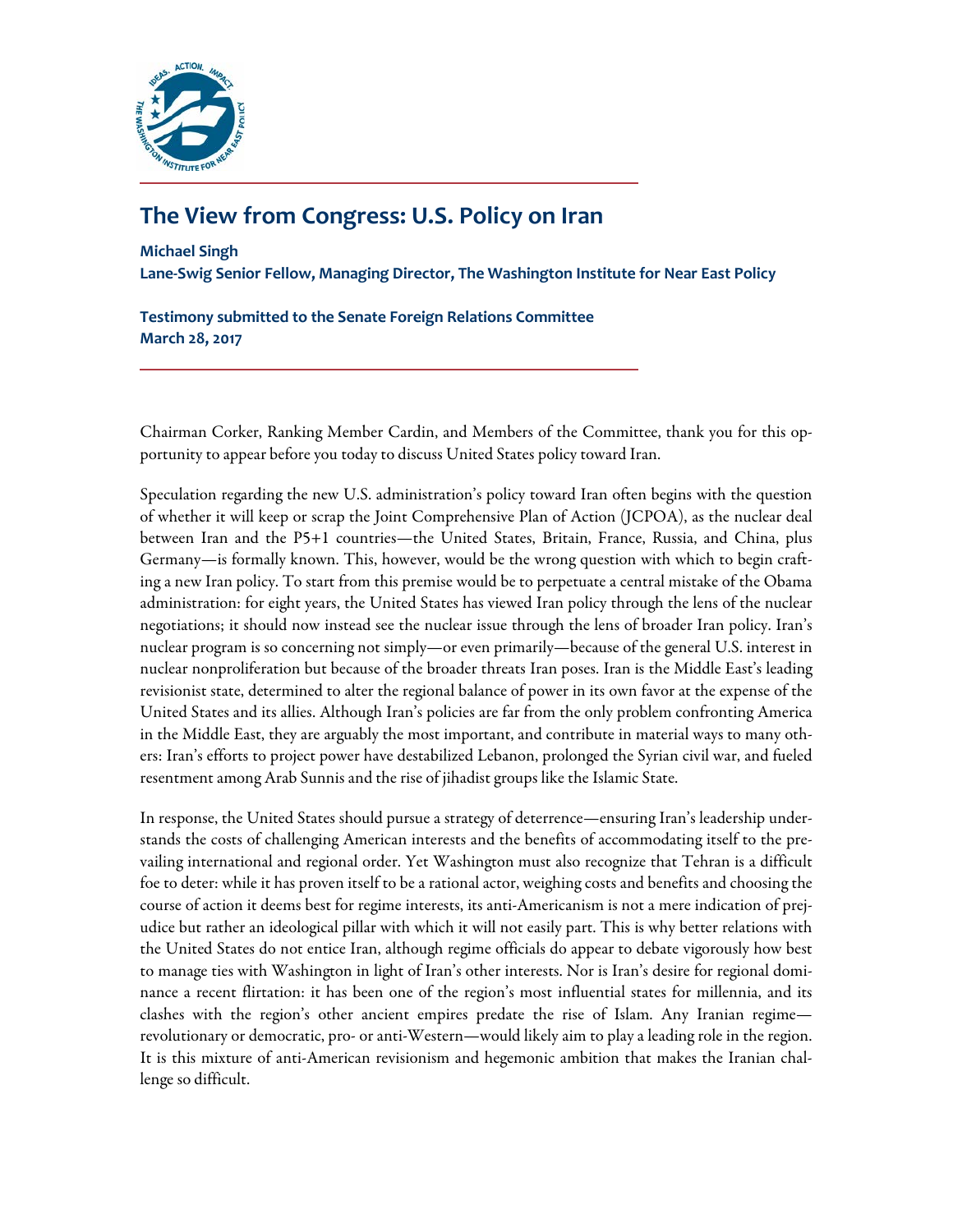A strategy of deterrence toward Iran should seek to advance three broad objectives:

- 1. Nuclear. Prevent Iran from building or acquiring a nuclear weapon, and from meaningfully advancing its nuclear weapons capabilities (fuel fabrication, weaponization, and delivery). In addition, prevent Iran from sharing nuclear weapons technology with other states or nonstate actors.
- 2. Regional. Counter and defeat Iranian efforts to challenge American interests in the Middle East and South/Central Asia or to undermine U.S. allies in these regions. In addition, limit Iranian malign influence and power-projection capabilities in these regions.
- 3. Global. Prevent Iran from mounting terrorist attacks or cyberattacks on the United States or U.S. interests, or from supporting states and nonstate actors that seek to challenge U.S. interests.

The following paragraphs lay out a strategy for achieving these objectives, the obstacles facing it, and concrete actions the new administration can take to advance such a strategy.

## BACKGROUND

Former president Barack Obama's legacy on Iran is contentious, to say the least. His admirers consider not just the JCPOA but the establishment of routine U.S.-Iran engagement to be among his foremost foreign policy achievements. Detractors feel quite the opposite. Yet when President Obama took office in 2009, views on Iran were not nearly so polarized. Iran sanctions legislation enjoyed near-unanimous support in Congress, and the American public consistently ranked Iran's nuclear program as a top threat. Obama himself largely continued the approach toward Iran developed by his predecessor, President George W. Bush—unilateral and international sanctions and threats of military force paired with multilateral diplomacy via the P5+1. Obama, however, supplemented this strategy with a strenuous effort to establish direct bilateral talks with Iran (past administrations engaged directly with Iran, but direct U.S. contact on the nuclear issue had been predicated on Iran suspending its uranium-enrichmentand plutonium-reprocessing-related activities) and largely ended official U.S. questioning of the legitimacy of the Iranian regime.

These departures, though perhaps originally intended to support the preexisting strategy, eventually came to overtake it. Direct U.S.-Iran talks largely supplanted the P5+1 negotiating format, and the agreement that eventually emerged from these contacts fell well short of satisfying longstanding international demands of Iran. Meanwhile, the talks were pitched not only as a way to resolve the nuclear crisis but also as the opening chapter in a hoped-for U.S.-Iran rapprochement. Along the way, the United States largely refrained from challenging Iranian efforts to project power in the Middle East and elsewhere and even enjoined its traditional allies to "share" the region with Tehran.

As a result, the Trump administration faces a vastly different strategic landscape from that faced by the Obama administration in 2009. The most obvious difference is the JCPOA itself. Iran's nuclear program is larger today than it was in 2009, even as its previous rapid expansion has mostly been halted. Still, Iran continues to engage in centrifuge research and development and to advance its missile programs—the former being explicitly permitted by the JCPOA, the latter having been omitted from it entirely. Iran has largely adhered to the agreement, though a substantial reduction in International Atomic Energy Agency (IAEA) reporting on Iranian nuclear activities and various exemptions granted to Iran by the Joint Commission—a body established by the JCPOA to adjudicate problems and disputes under the deal—mean that such judgments must be made with caution. The United States and other P5+1 members have also kept their side of the bargain, despite Iranian complaints likely meant in part to extract additional concessions from Washington, in part to deflect blame for Iran's continuing economic problems, and in part simply reflecting the ambiguous wording of the JCPOA. The reality is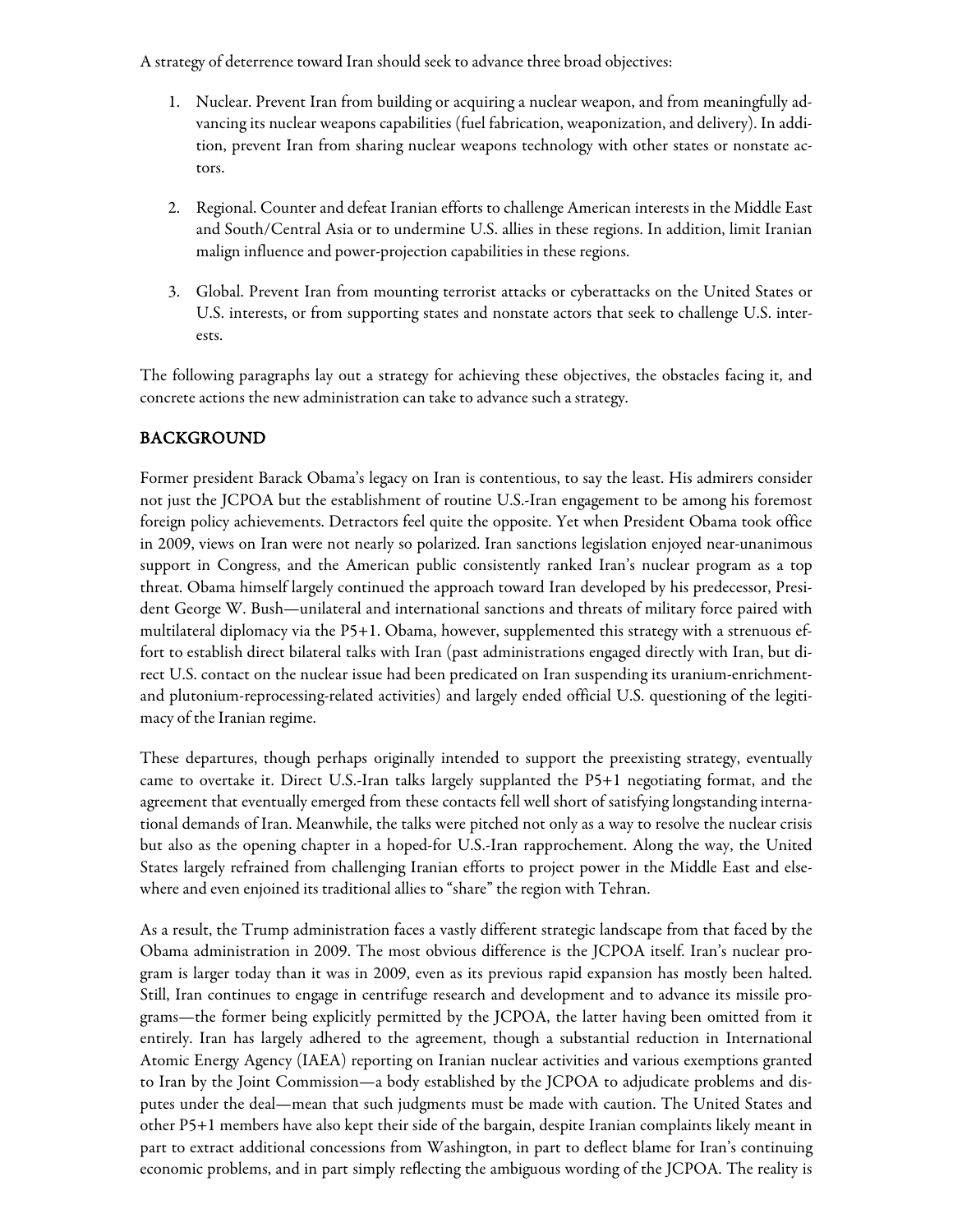that while Iran's reintegration into the global economy has been far from smooth, the country has already reaped tremendous economic benefits from the JCPOA, which stand only to increase as time passes.

Meanwhile, Iran's regional activities have grown inexorably over the past eight years. The control exerted by Hezbollah, an Iranian proxy, and its allies over Lebanon has solidified. Iran's Islamic Revolutionary Guard Corps (IRGC) and its proxies—a mix of Hezbollah forces, Syrian paramilitaries, and Shiite militants from Iraq, Pakistan, and Afghanistan—are arguably the strongest force on the ground in Syria. Iran-directed or allied militias in Iraq have assumed a prominent role in the fight against the Islamic State, having gained the official sanction of the Iraqi state and the grudging acceptance of the U.S. military. In both places, Iran has embarked on a distinct strategic shift—from insurgency to counterinsurgency, and from maintaining plausible deniability to touting its role by acknowledging its support for Hezbollah and others, publishing details of funerals held for Shiite militants and IRGC fighters, and, most prominently, sponsoring well-publicized, on-the-spot visits by IRGC Qods Force commander Qasem Soleimani. Elsewhere, the Iran-supported Houthis in Yemen overthrew the country's internationally recognized government, have fought Saudi and UAE forces to a stalemate, and appear to be seeking control of the international Bab al-Mandab shipping channel. Iranian support for the Taliban in Afghanistan has reportedly expanded dramatically. And the IRGC has appeared to play a role in fomenting and sustaining anti-government violence in Bahrain.

This is not to say that Iran has been successful everywhere. Ties between Tehran and its Palestinian allies, especially Hamas, appear to have deteriorated in the wake of the 2011 Arab uprisings. The rise of the Islamic State has threatened Iranian interests in Syria and Iraq, despite indications of limited cooperation between IS and the Assad regime. Russia's intervention in Syria has been a mixed blessing, saving the Assad regime—upon which Tehran depends as a channel for projecting power in the Levant—but at the risk of reducing Iran to a junior partner in that conflict. And Iran's stepped-up aggression, combined with American disengagement, has spurred Gulf Cooperation Council unity and joint action, albeit with mixed results.

Internationally, the JCPOA has not provoked the same internal divisions among U.S. allies as it has in Washington. In Europe, the agreement is hailed on the right and left alike as a signal achievement, even by a French government that clashed with the Obama administration over the latter's readiness to offer concessions and keep its friends in the dark during talks. U.S. allies in Europe simply do not share the American threat perception with regard to Iran; there is almost no appetite in Europe for abandoning the JCPOA or taking concerted action in response to Iranian regional activities. This is the case even though Europe is arguably more threatened than the United States by Iran, given the proximity of Iranian missiles and spillover from the conflict in Syria, which is sustained by Iranian power. Russia and China, for their part, see Iran as an ally, both in the Middle East and internationally, as all three share a desire to see the U.S. international role diminished.

This is one of the starkest changes facing the new administration. Upon entering office, Presidents Bush and Obama each benefited from a general strategic convergence with Europe, and even Russia and China, given the priority each placed on nonproliferation as well as on heading off a U.S.-Iran conflict. Because these states largely agreed with U.S. goals, they could eventually overcome disputes over strategy and tactics (e.g., European objections to the use of extraterritorial sanctions). The Trump administration will face the opposite—a strategic divergence between itself and these states, which pay little heed to Iranian nonnuclear misbehavior and are keen to deepen their relations, commercial and otherwise, with Tehran.

In the Middle East, of course, the situation is far different. U.S. allies there—Israel, Turkey, and Sunni Arab countries alike—lacked enthusiasm for the JCPOA. Even so, none currently advocate its abrogation, given worries that the alternative—whether the resumption of Iranian nuclear activities or a U.S.-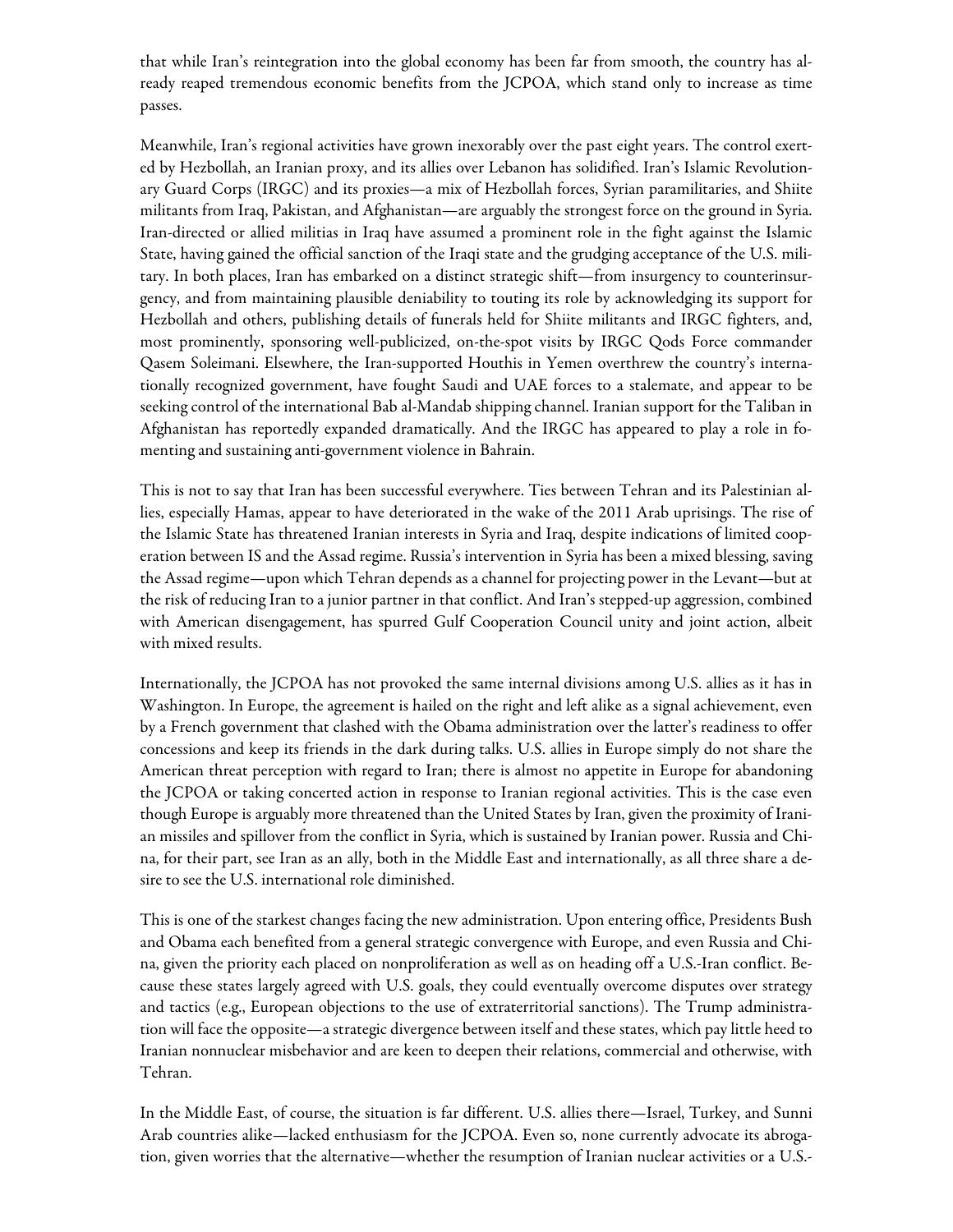Iran military conflict—would be worse. However, all want the United States and others to push back against what they see as Iran's increasing boldness in the region, and none believe the JCPOA should be a brake on such a response. Among these allies, only Israel has proven equal to the task of countering Iran's regional activities—Tehran is essentially unchallenged by other regional powers in Lebanon, Syria, and Iraq, and has managed in Yemen and Bahrain to effectively play a spoiler role without attracting direct retaliation. And just like U.S. allies elsewhere, some of these states will develop strong postsanctions economic ties with Iran (e.g., transshipment via Dubai and energy links with Turkey) that may mitigate their support for any coercive measures contemplated in Washington.

As a result of such developments, any new U.S. strategy toward Iran will have to overcome the following obstacles:

- 1. Issues regarding the JCPOA
	- Should the United States choose to walk away from the JCPOA absent a clear Iranian violation, Washington will be diplomatically isolated and experience significant difficulty rallying allies around an alternative approach.
	- Adhering to the JCPOA—which only partially addressed U.S. concerns about Iran's nuclear program and ignored entirely Iran's nonnuclear challenges to U.S. interests—means forgoing its most effective sanctions instruments, such as blocking Iranian oil exports or severing Iran from the international financial system.
	- Even if the United States does continue to adhere to the JCPOA, its allies outside the Middle East will be reluctant to cooperate in any effort to counter Iran's regional and global nonnuclear activities.
	- The JCPOA, if faithfully implemented by all sides, will permit the growth of Iran's conventional and missile forces—on which UN sanctions lapse after five and eight years, respectively—and of its economy and international trading links, which taken together will improve Iran's strategic position and erode U.S. leverage.
- 2. Increasing Russian or Chinese military links with Iran, together with Russia's expanded military footprint in the region generally, will reduce U.S. freedom of action and undermine the credibility of military options against Iran.
- 3. Deterioration over the past eight years of U.S. strategic and perhaps operational links with regional allies.

## A NEW IRAN POLICY

To advance the three pillars of its nuclear, regional, and global objectives with respect to Iran, the United States should adopt a strategy of deterrence. Such a strategy requires Iran to believe that challenging U.S. interests will be costly and, conversely, that playing by the "rules" of the regional and international order will be beneficial. But before turning to the specific policies that should constitute such a strategy, discussing some general principles will be useful:

• Foster U.S. capability, credibility, and clarity. Harvard's Graham Allison has observed that deterrence requires capability, credibility, and clarity. Particularly vital to maintaining deterrence are continuing to maintain a robust forward-deployed military presence in the Middle East, exercising diplomatic leadership in the region, and continuing to cultivate expertise on Iran throughout the executive branch. The United States and our allies should also avoid responding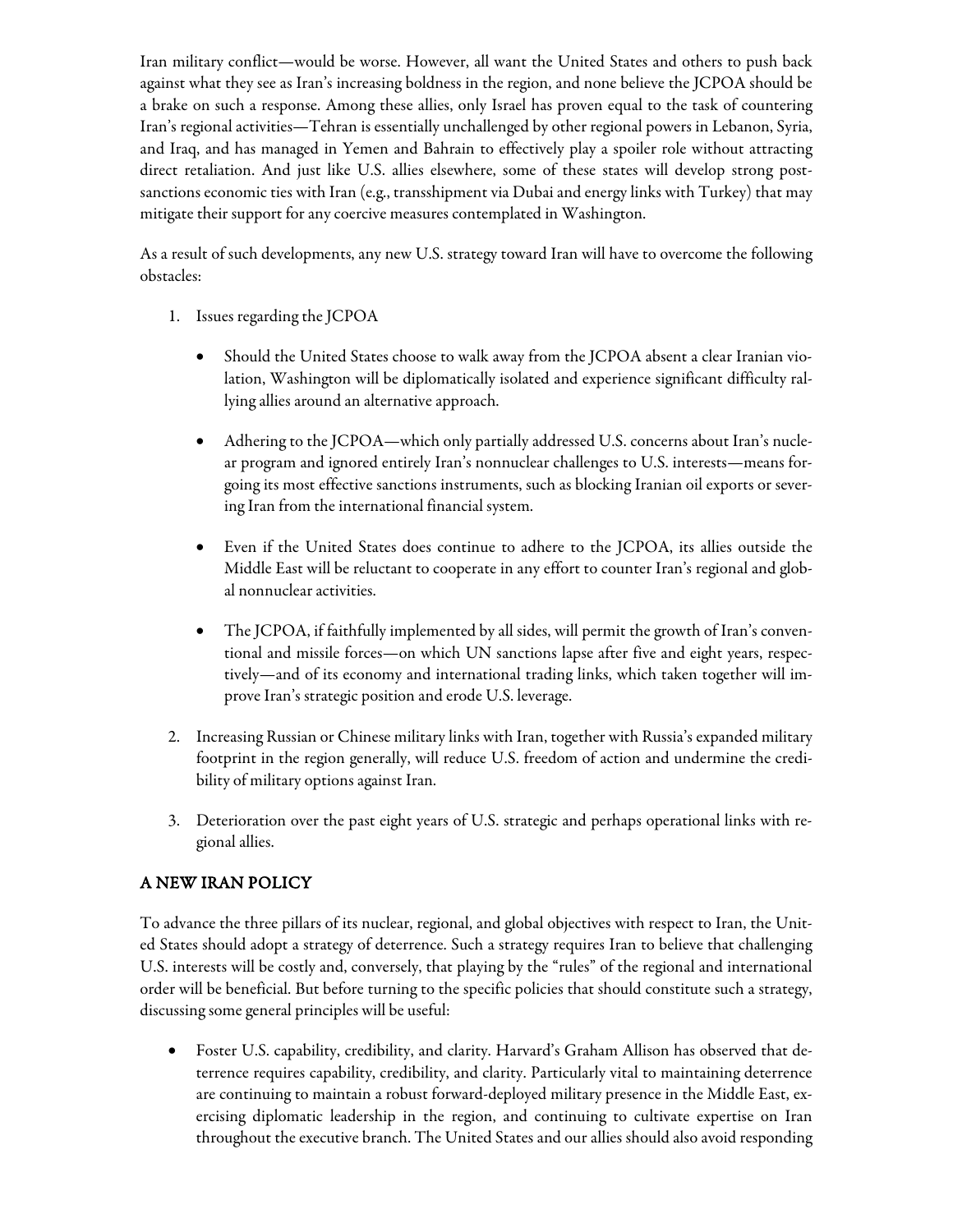reflexively to Iran, instead acting patiently and methodically to address Iranian challenges to American interests.

- Strengthen capabilities of U.S. allies. The United States should aim to deter Iran not only through punitive action after, for instance, a missile test or naval provocation but also by strengthening allies' offensive and especially defensive capabilities so that Iran will judge potential challenges as having little chance of success.
- Wield policy tools in concert. In this case and others, the United States should wield policy tools in concert rather than sequentially and should take no tools off the table, whether military action or diplomatic engagement; historically, the most effective approach to Iran has been that of diplomacy backed by force or the credible threat of force.
- Preserve international unity. Whatever actions the United States takes, it should aim to preserve to the extent possible international unity, and should in turn count on Iran to try to split America from its allies.
- Understand policy trade-offs. While the United States will need to balance its efforts to deter Iran against other foreign policy goals, U.S. officials should ensure they properly understand those trade-offs. For example, pushing back against Iran does not contradict but rather complements an effort to counter the Islamic State, because Iran's activities, such as its support for the Assad regime, have fueled the rise of IS.
- Consolidate responsibility. Bureaucratically, the administration should ensure that a single official at the State Department oversees all aspects of Iran policy, with the aim of ensuring that JCPOA implementation, regional policy, and other matters are integrated into a single coordinated strategy rather than treated separately or competitively.

## PILLAR 1: ENFORCING AND ENHANCING THE NUCLEAR DEAL

The JCPOA is a flawed agreement—it permits Iran too much nuclear activity, does not address Iran's past weaponization activities or missile development, and has insufficient provisions for guarding against clandestine Iranian nuclear work. Moreover, its provisions begin to expire within a decade. Nevertheless, it is part of the reality that confronts the new administration, and Iran and U.S. allies alike would resist its renegotiation. In walking away from the deal, Washington would face the difficult task of devising a new strategy to contain Iran's nuclear program and rallying allied support for such a strategy in the face of intense international skepticism.

The United States should therefore neither scrap the JCPOA nor make an absolute commitment to it, but rather make plain to Iran and to other diplomatic partners that the deal's survival will depend on the rigor with which it is enforced. Because those partners are eager to preserve the JCPOA, the prospect of continued U.S. adherence will provide leverage to insist on its enforcement and enhancement—not through reopening the P5+1 process, but through strict interpretation of the deal's terms and side understandings with European and other allies on related issues. Iran also appears eager to preserve the JCPOA, minimizing any risk that more rigorous enforcement alone would prompt Iran to walk away from the agreement.

In "rigorously enforcing" the JCPOA, the Trump administration should bear in mind that if Iran cheats on the deal, it will likely seek to do so clandestinely, using undeclared facilities rather than those under international monitoring. To guard against such an eventuality, the administration should consider taking steps in the following areas: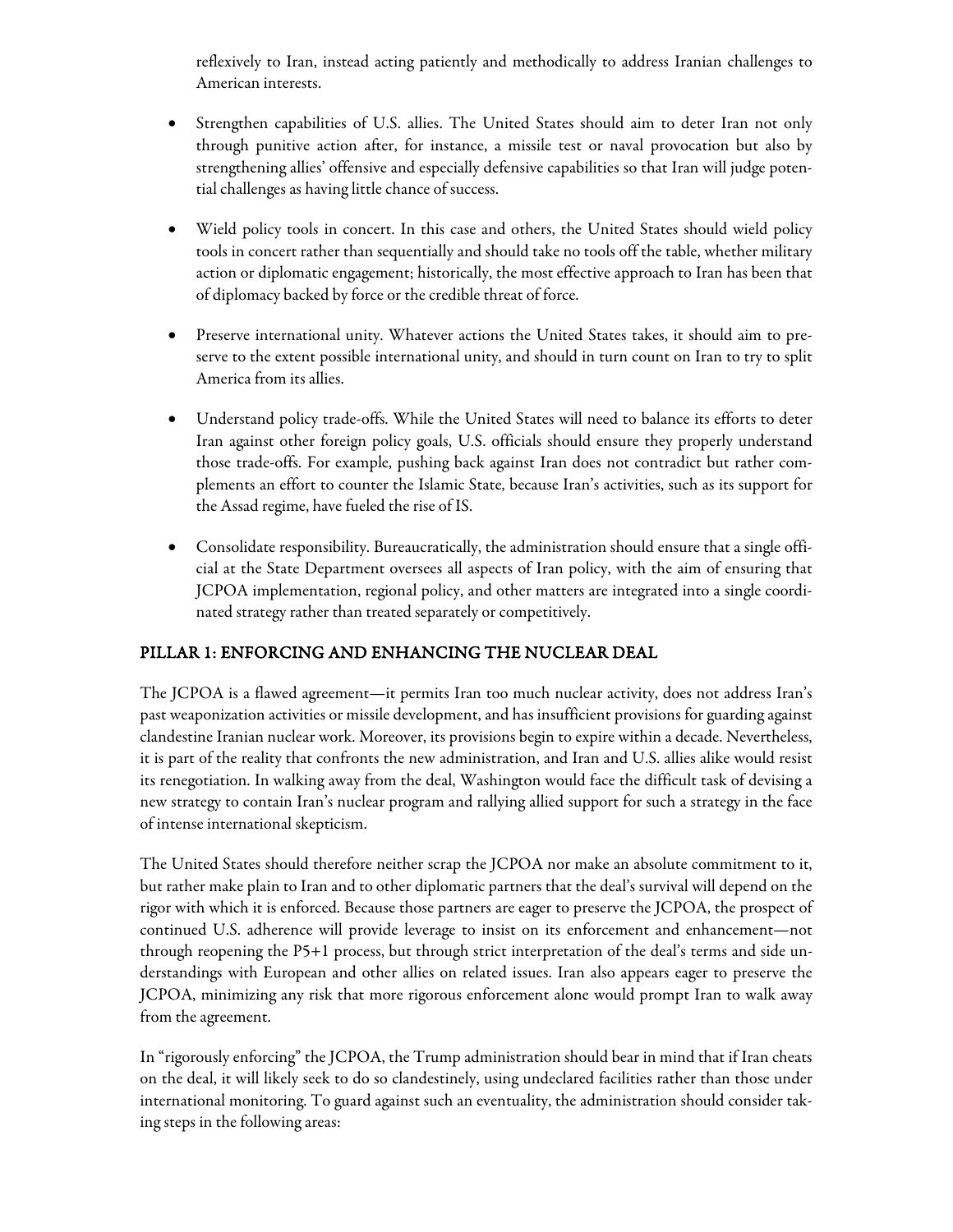## Boosting Transparency

- Insist that the IAEA provide greater detail in its public reporting on Iran's nuclear activities, akin to the reports it published prior to the implementation of the JCPOA. While Iran is likely to protest, such a step would help bolster public confidence that Iran is, in fact, complying with its obligations.
- Provide regular, unclassified reports to Congress on Iran's compliance with the JCPOA, the progress of its nuclear and dual-use procurement efforts, centrifuge R&D, and missile development, and other states' compliance with the JCPOA and remaining international sanctions.
- Insist that any decisions of the JCPOA Joint Commission be made public. According to the agreement, this requires consensus of the group, which includes Iran, Russia, and China. However, the United States and the EU3 (France, Germany, and the United Kingdom) can predicate their support for Joint Commission decisions on these states' agreement to transparency.

## Intelligence Sharing

- Continue to prioritize the allocation of intelligence resources for monitoring Iran's nuclear activities, as well as possible related risks (e.g., nuclear procurement from abroad or the establishment of clandestine Iranian nuclear facilities in third countries).
- Establish a continuous intelligence-sharing mechanism with European, Asian, and Middle East allies, as well as analytical exchanges.
- Fully fund intelligence collection on Iran, despite the rising priority of other efforts such as the campaign to counter IS.

## Inspections and Verification

- Insist that Iran provide initial baseline declarations for all materiel and components applicable to its nuclear program, such as uranium stocks and centrifuge components. This will help avert any discrepancy between, for example, centrifuge inventories and centrifuge component manufacturing that could point to an undeclared nuclear effort. Push the IAEA to use its inspection authorities to verify these baselines.
- Likewise, press the IAEA to be aggressive in using its inspection authorities under the Additional Protocol, which complements its Safeguards Agreement, and the JCPOA, especially with regard to possible undeclared nuclear activities and end-use verification for nuclear and dual-use procurement. A norm should be established according to which such inspections are not exceptional but rather part of the ordinary functioning of the JCPOA, and thus need not precipitate crises.
- Fully fund the IAEA to ensure no shortfall in its capacity to implement the JCPOA.

## Procurement and Counterproliferation<sup>1</sup>

- Work to ensure that UN member states and the international private sector understand their responsibilities with respect to nuclear and dual-use exports to Iran.
- Work to bolster the export-control capacity of all states, especially those with a history of involvement in illicit Iranian nuclear and missile procurement.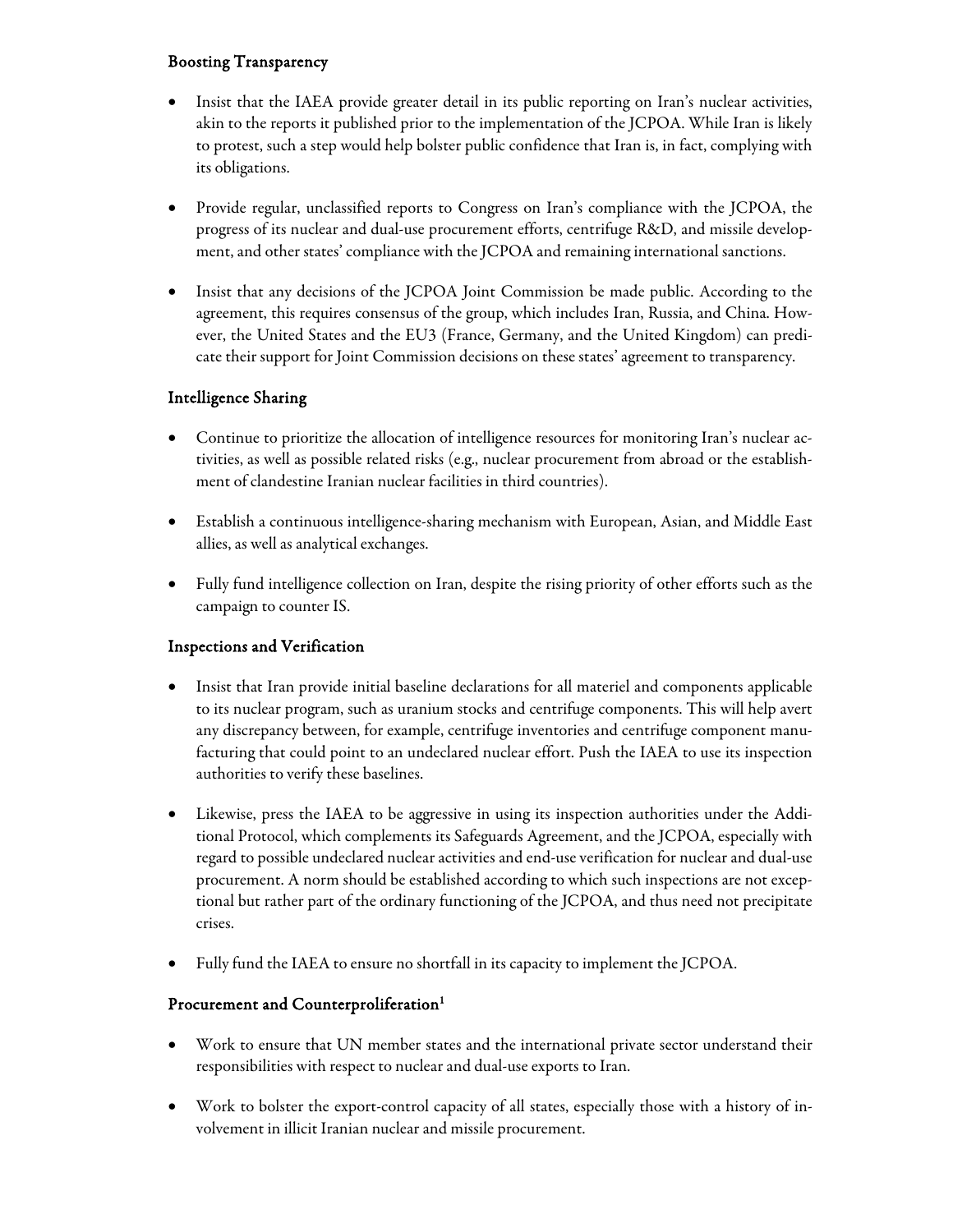- Restrict use of the procurement channel by Iranian entities with a history of illicit procurement, or—in the case of nuclear procurement—for civilian end users at unmonitored facilities.
- Urge states to maintain a presumption of denial—rather than a presumption of approval—for procurement-channel requests that cannot be adequately vetted within the thirty-day period specified in the JCPOA.
- Urge states—including Iran itself—to make nuclear and dual-use exports to Iran outside the procurement channel a crime under domestic laws.
- Given the JCPOA's reliance on suppliers to verify end use of dual-use items, press the IAEA to employ its inspection authorities to conduct end-use verifications in suspicious cases or when the supplier has shown signs of being remiss or unreliable.
- Reinstate the UN Panel of Experts—eliminated with the adoption of the JCPOA—or a similar body to independently assess Iran's nuclear and dual-use procurement efforts.

## Sanctions and Responding to Violations

- The United States should continue to strictly meet its obligations, but should resist any demand to exceed those obligations unless Iran is willing to add to its own obligations; the U.S. (and P5+1) commitment is to take certain actions, not to ensure certain outcomes for Iran.
- Make clear to other P5+1 members that Washington expects them to enforce not only the JCPOA but also the wider-reaching requirements of UN Security Council Resolution 2231 (e.g., its prohibitions against certain arms- and missile-related exports to Iran) and any other relevant UNSC resolutions.
- Urge states to enact domestic legislation, as the United States has done, that will allow them to quickly reimpose sanctions should Iran violate the JCPOA or should the deal otherwise unravel.
- Together with the EU3 and other allies, develop protocols for responding to violations of the JCPOA or UN resolutions, including a menu of penalties short of full snapback for minor infringements. Seek agreement with allies to no longer excuse violations such as exceeding agreed limits on low-enriched uranium stockpiles or skirting restrictions on heavy-water production by storing excess quantities in neighboring Oman.
- Emphasize that the military option remains on the table, and maintain a robust presence and schedule of exercises to lend credibility to that option.

Because the JCPOA does not address certain important aspects of Iran's nuclear program—e.g., its missile program—simply enforcing the deal rigorously is not enough. Rather, the administration will need also to address critical flaws in the agreement that could permit Iran to advance its nuclear weapons efforts even while fully complying with the deal's terms.

• Access Delays: The JCPOA essentially permits Iran to delay IAEA inspector access to suspected undeclared nuclear facilities for twenty-four days. While it would be difficult to fully eradicate evidence of work with radioactive materials in this timeframe, nuclear-weapons-related work does not always require the introduction of such materials; in these cases, twenty-four days would be sufficient to destroy evidence. Even in instances where radioactive materials had been introduced, Iran could use the time to eradicate other evidence critical to determining the purpose of the site in question. To address this problem, the United States should insist that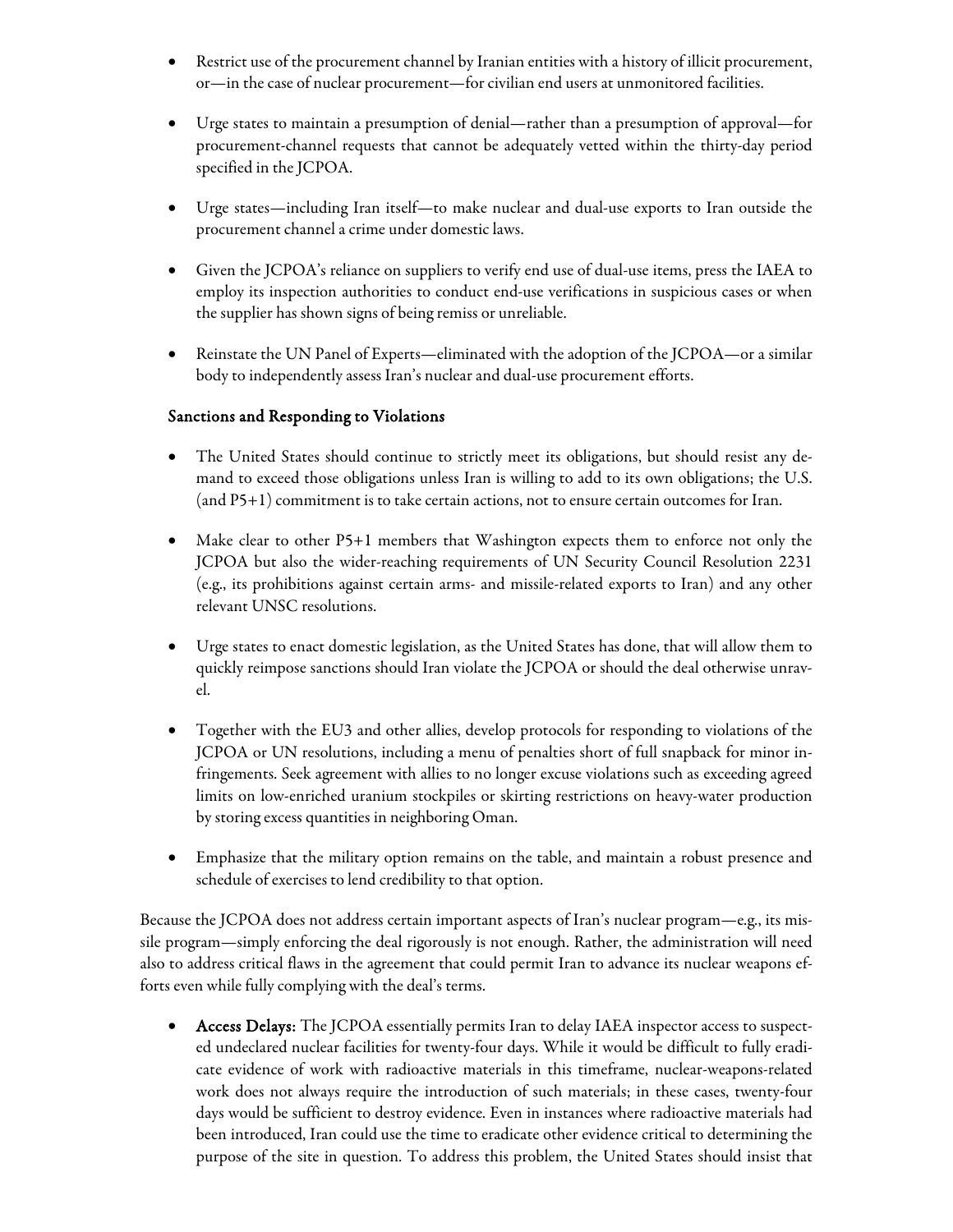the relevant timeframe for IAEA access to such sites is the twenty-four-hour limit specified in the Additional Protocol and that delays beyond this limit merit penalties and could be grounds for reimposing sanctions.

- Weaponization Efforts—or Possible Military Dimensions (PMDs): The JCPOA does not require Iran to account for its past weaponization work or to give the IAEA access to the sites, personnel, and documents involved in this work. Rather, it simply closes the IAEA's past PMD investigation in the interest of moving forward. While there is no reason at this stage to seek to penalize Iran for its past weaponization work, U.S. (and P5+1) officials must act to fill any knowledge gaps regarding how far that work progressed and to ensure that weaponizationrelated sites and personnel have not resumed their work. To that end, the IAEA should use its inspection authorities to request access to the relevant sites and personnel, not to reopen past investigations—which would be inconsistent with the JCPOA—but to ascertain their current activities.
- Missiles: Arguably the biggest omission in the JCPOA concerns Iran's missile activities. The JCPOA does not address them at all, and UNSC Resolution 2231 scales back the previous ban on missile testing by Iran and extends the prohibition on other states assisting Iran with its missile development efforts only until 2023. Because Iran will likely require international assistance should it seek to develop an intercontinental ballistic missile, this provision represents a significant achievement for Tehran. The United States should seek allied support for a fourfold response: (1) stricter enforcement of existing sanctions targeting Iran's missile activities and the adoption of new ones as needed; (2) a commitment to intercept or otherwise respond to any Iranian missile test that endangers the territory or forces of the United States and its allies; (3) stepped-up efforts to interdict missile-related shipments to and from Iran, as well as to gather and share the intelligence required to engage in such interdictions; and (4) strengthened and better-integrated missile defense in the Middle East and Europe to negate any advantages Iran seeks to gain by improving its missile capabilities.
- Sunset: Whatever the JCPOA's strengths and weaknesses, it is a temporary accord. Its restrictions, and those added by UNSC Resolution 2231, begin to phase out as early as 2021 and will expire almost in full by 2026–31. Thus, while the deal arguably buys time for Iran's adversaries, it also does so for Iran—affording the Islamic Republic a period to develop its centrifuge and missile capabilities while shielded from the harshest international sanctions. As a result, when Iran eventually resumes the expansion of its enrichment- and reprocessing-related activities, its "breakout time" could be dangerously low and its ability to field a usable nuclear missile could be dangerously advanced. To guard against this eventuality, the United States should seek allied support for a threefold response: (1) declaring as a matter of policy that the United States and others will not passively accept the further expansion of Iran's nuclear activities when the JCPOA lapses; (2) seeking to negotiate the extension and expansion of the JCPOA's restrictions on Iran's nuclear activities; and (3) seeking to bolster the global nuclear nonproliferation regime to comprehensively restrict states' fuel-cycle activities and limit Iran's options when the JCPOA expires.

#### PILLAR 2: COUNTERING IRAN'S REGIONAL AND GLOBAL ACTIVITIES

While the United States has focused its Iran policy on the nuclear issue, American allies in the Middle East have been far more concerned about what they see as Tehran's mounting efforts to project power in the region. While Iran continues to operate mainly through proxies such as Lebanese Hezbollah and Shiite militias in Iraq and elsewhere, its regional activities are increasingly direct and overt. Iranian officials, especially those affiliated with the IRGC, make no attempt to hide the purpose of these activities to project Iranian power to the Mediterranean Sea, deter the United States, and weaken and otherwise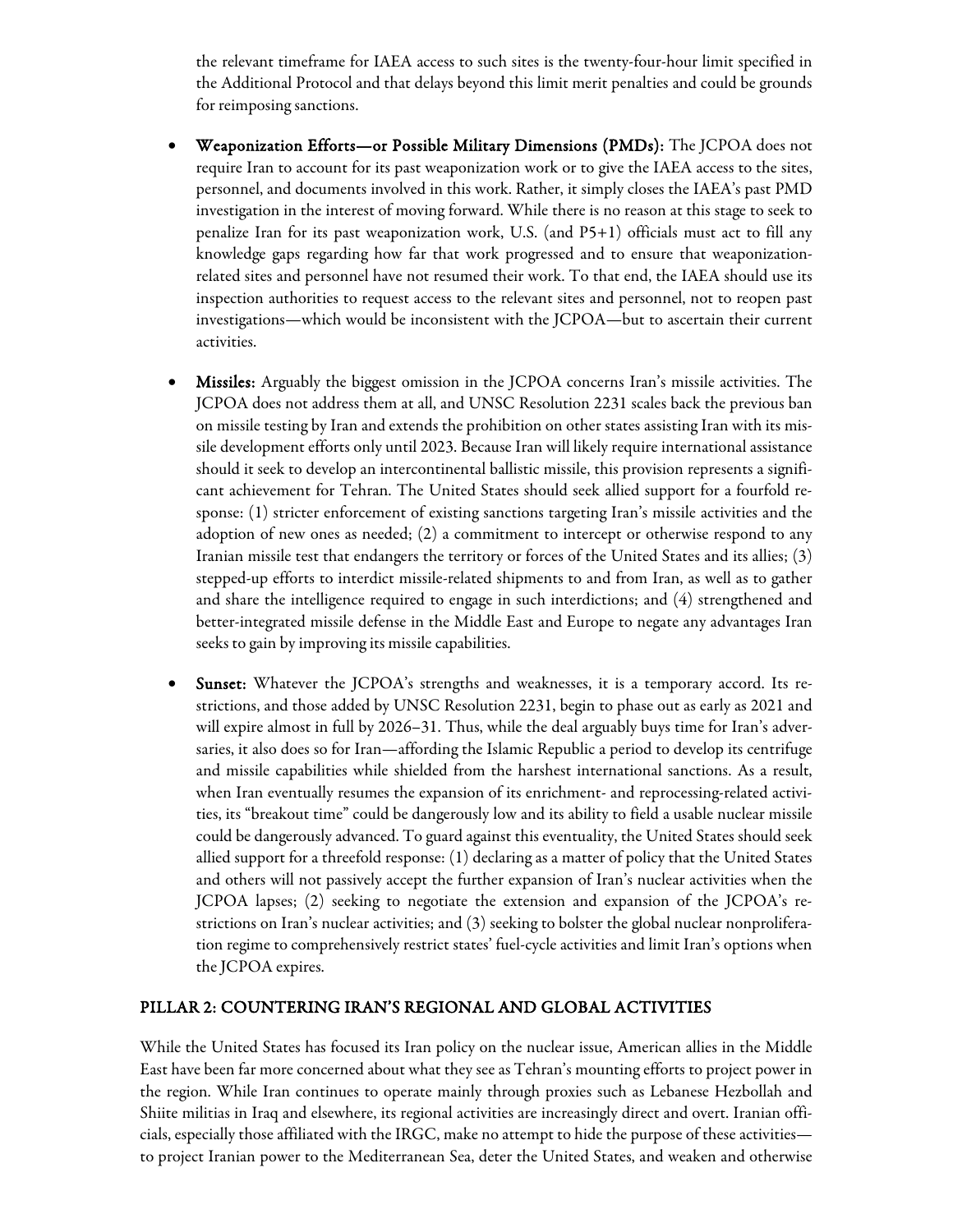preoccupy its adversaries. Among Iran's goals is undercutting the monopoly of force and national loyalty in target states by creating alternate security, political, and religious institutions beholden to Tehran. This pursuit not only amplifies Iran's power, it also undermines already fragile state institutions and fuels sectarianism. For various reasons, Iran relies on asymmetric and strategic power rather than conventional power, and it will likely continue to do so even if relaxed sanctions create opportunities for Iran to rebuild its conventional capabilities.

Nevertheless, the United States should avoid the temptation to reflexively oppose every Iranian action in the region—instead, the focus should be on deterring Iran where it clearly challenges U.S. interests and strategy. And because most U.S. allies outside the Middle East do not share the U.S. threat perception with respect to Iran (e.g., on its missile program or support for terrorism) and are leery of reopening the nuclear issue, any effort to push back on the Islamic Republic should emphasize the Iranian role in issues such as instability in Syria and Yemen or human rights violations, which are more likely to garner these allies' interest and support. In addition, successful deterrence requires that the United States and its allies be prepared to ease off these punitive measures if Iran moderates its policies; otherwise, Tehran will have no incentive to do so.

## Syria, Iraq, and Yemen

- In Syria, the United States should seek to magnify differences between Russia and Iran by continuing to emphasize the need for President Bashar al-Assad to step down as part of a political transition, a development Moscow may ultimately find more acceptable than would Tehran.
- Washington must insist, as part of any contacts with Russia regarding Syria, on the withdrawal of Iranian forces and Iran-backed foreign militias—including Hezbollah and Shiite militants from Iraq, Afghanistan, and Pakistan—and assert that the United States and its allies reserve the right to take direct action against these militias if they remain.
- Any discussion of combating terrorist groups in Syria should cover not only Sunni groups but also Iranian proxies such as Hezbollah, which is designated as a terrorist group in the United States and elsewhere.
- Sanctions on the Assad regime and any Iranian or Iran-backed individuals and entities supporting it should be strictly enforced and, if necessary, enhanced; further, Iran should be sanctioned for the provision of arms and other military support to Syria—and to militias elsewhere in the region—in violation of UNSC Resolution 2231 and other measures.
- Extend the international coalition's mission in Iraq by at least two years, in order to demonstrate our ongoing (albeit limited) commitment to Baghdad.
- Extend funding to continue building and training the Iraqi Counter Terrorism Service and Iraqi security forces.
- Push Baghdad to resist undue Iranian influence (e.g., the institutionalization of Iran-backed militias) and to abide by UN resolutions on Iran (e.g., against arms transfers from the Islamic Republic) and assist it in doing so.
- With respect to Arab states, particularly those of the GCC, Washington should press for greater outreach to and coordination with Iraq.
- In Yemen, efforts should be intensified to interdict arms, funding, and other forms of support for the Houthis; Washington should likewise increase regional intelligence sharing toward that end.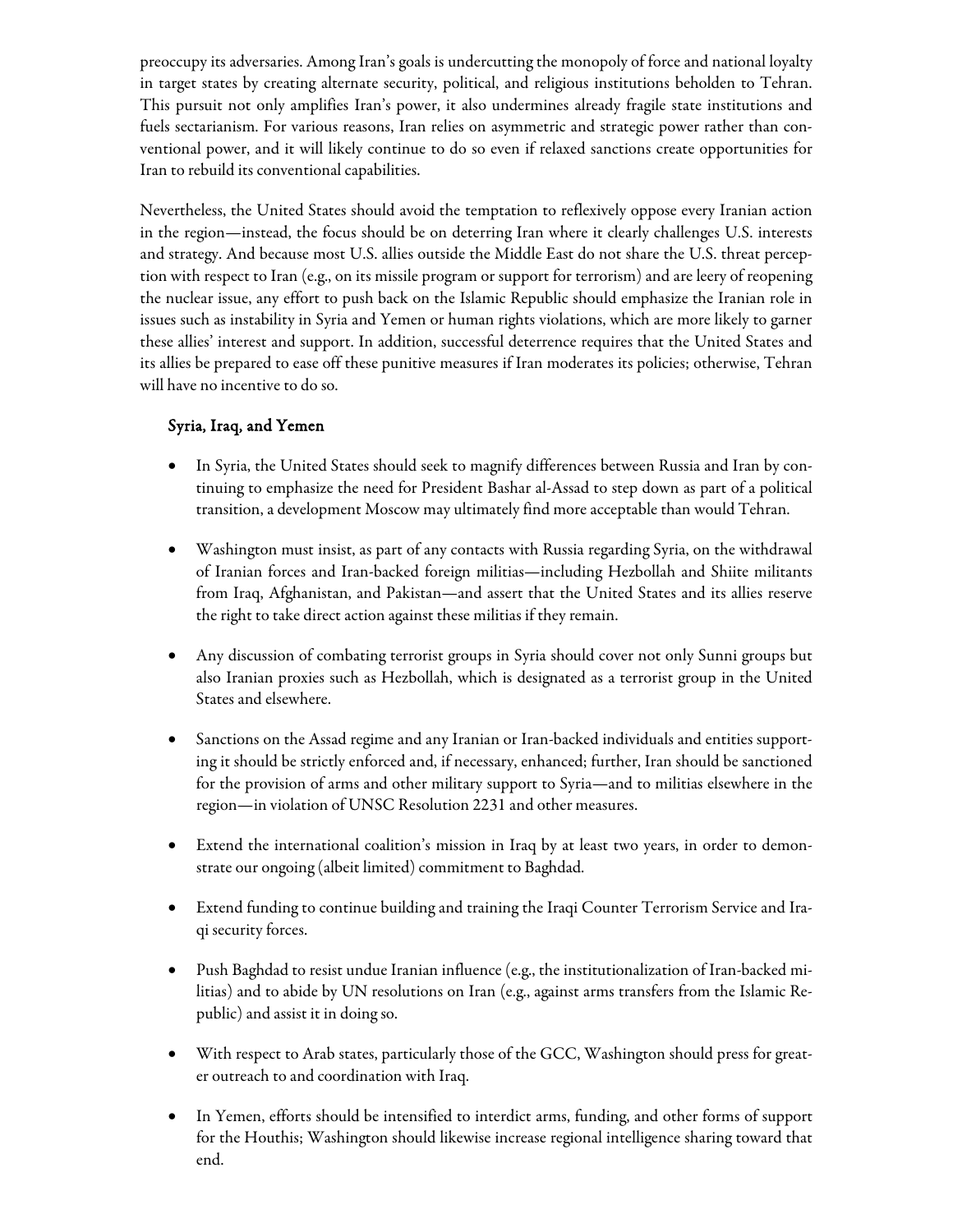- The U.S. leadership must rally international partners to respond forcefully to Iranian-backed threats to shipping through the Bab al-Mandab Strait, using patrols, interdictions, and direct action against any personnel threatening freedom of navigation with missiles, mines, or other weapons.
- Finally, Washington should publicize the role that Iran-backed militias play in human rights violations across the region and seek to impose international and unilateral sanctions on them wherever Washington and the UN have not already done so.

#### Countering Iranian Provocations and Proxy Networks

- Review U.S. Navy procedures for responding to unsafe and provocative conduct by Iranian naval forces to ensure that Iran is deterred and the risk of inadvertent clashes is minimized.
- Maintain and, if needed, broaden freedom-of-navigation operations to challenge excessive Iranian maritime claims in the Gulf.
- Deepen intelligence sharing among U.S. regional allies on Iranian arms shipments and provision of other support for proxies, and interdict such support in concert with allies when intelligence merits doing so.
- Engage in discreet discussions with Israel and Arab allies regarding new ways of countering Iran-backed militias, and where this threat might spread next.
- Press the UN to act in response to Iranian violation of the prohibition on arms shipments to groups such as Hezbollah and the Houthis.
- Make clear to Tehran that attacks on U.S. forces or allies by Iranian or Iran-backed forces will merit a firm and direct response against Iranian interests; consider direct action targeting Iranian proxies where U.S. interests are directly threatened (e.g., safety of shipping through the Bab al-Mandab, safety of U.S. vessels in the Gulf).
- Publicly expose Iranian support for regional proxies through declassification of intelligence and diplomatic and media briefings; likewise, debunk exaggerated Iranian military claims when appropriate.

#### Sanctions

- Bearing in mind that sanctions are an important tool (even if not a silver bullet), recognize that sanctions diplomacy—i.e., gaining the agreement of other countries to act in concert with the United States to both amplify pressure on Iran and ensure its compliance with existing measures—is just as important as Washington's own adoption and enforcement of sanctions. Strictly enforce existing sanctions on Iran—especially on the IRGC and its proxies and affiliates—and add to them as needed.<sup>2</sup>
- Publish more extensive "watch lists" of IRGC-owned or affiliated entities and front companies to help the international private sector avoid doing business inadvertently with the IRGC. Significantly expand the number of IRGC-related designations and consider lowering the threshold of IRGC ownership/control required for designation.
- Conduct a review of Iran Air and other Iranian commercial airlines to ensure that any aircraft sales to them satisfy the JCPOA requirement of strictly civilian end-use.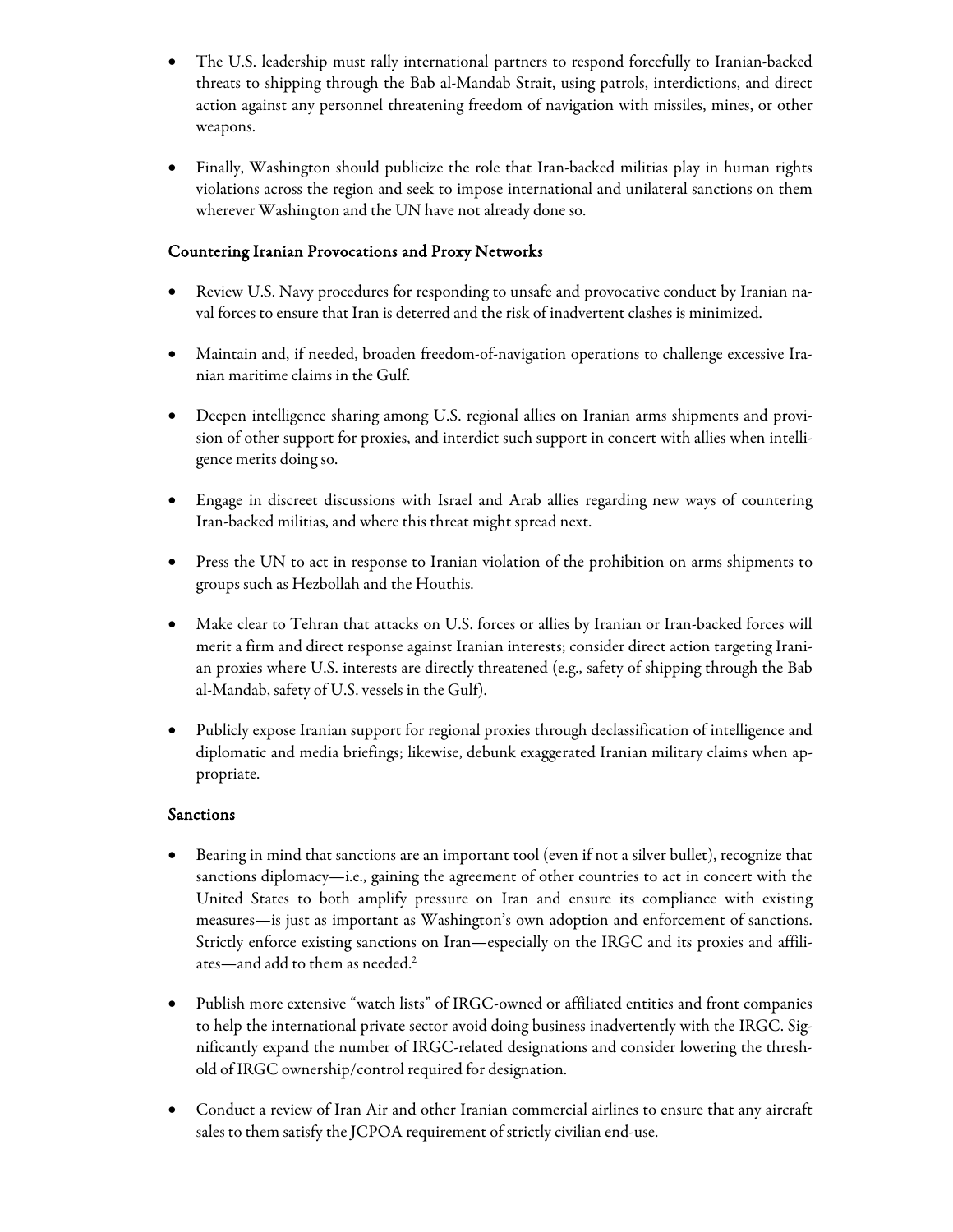- Increase sanctions focus on less-traditional areas, such as corruption, money laundering, and human rights, in order to widen international support. Seek international condemnation of Iran for its threats against Israel.
- Press regional states to ensure compliance with sanctions on Iran by boosting intelligence gathering, inspection of shipments, and security of maritime and land borders (e.g., the Oman-Yemen border); where needed, bolster their ability to do so.
- Press states outside the region to not only commit to compliance with Iran sanctions but to strengthen their compliance through intelligence collection and steps to ensure that domestic laws support sanctions enforcement.
- Continue actively to educate the international private sector regarding its sanctions compliance obligations with respect to Iran.

#### Other Arenas

- Step up intelligence gathering and international cooperation aimed at the terrorism- and proliferation-related and criminal activities of Iran and its proxies, especially Hezbollah, outside the Middle East.
- Given Iran's possession of nuclear materials and knowledge, and the spread of nuclear fuel-cycle activities elsewhere in the world, reinvigorate nuclear security efforts in the United States and strengthen the global nonproliferation regime.
- In accordance with any new U.S. "cyber doctrine," warn Iran against malign cyber activities directed at the United States and its allies, and impose costs when Iran engages in such activities.

## PILLAR 3: STRENGTHENING U.S. REGIONAL ALLIANCES

While the credibility of punitive measures is important for effective deterrence, a strong defense is arguably even more crucial. To that end, bolstering U.S. allies in the Middle East should be a key element of American policy toward Iran. Such an effort should be guided by two principles. First, it should address the actual threats these allies face. These are largely asymmetric in nature; Iran does not challenge U.S. allies conventionally but rather through terrorism, proxy warfare, political warfare, and subversion, similar to the "hybrid" or "gray zone" warfare waged by Russia in Europe. Iran also wields a formidable missile force, putting a premium on theater missile defense in response. Second, to the extent possible, the U.S. goal should be to build a multilateral alliance system in the Middle East, not a series of strong but disconnected bilateral alliances. The Middle East—especially the Gulf—is crowded geographically, making coordination and interoperability among forces an imperative. A multilateral alliance—even if the region is decades removed from a "Middle East NATO"—could also provide a platform for U.S. allies to solve regional problems with minimal external intervention, a balance that would be welcomed both in the region and in the United States.

#### Regional Coordination

• As suggested earlier, revive the George W. Bush–era Gulf Security Dialogue, expanded to include Jordan, Egypt, and Morocco. The GSD had six pillars, all of which remain relevant: (1) GCC defensive capabilities and interoperability; (2) regional security issues; (3) counterproliferation; (4) counterterrorism and internal security; (5) critical infrastructure protection—to which cyberdefense should now be added; and (6) support for Iraq. Other external powers, such as the European Union, Russia, and China, should be invited to observe and contribute expertise.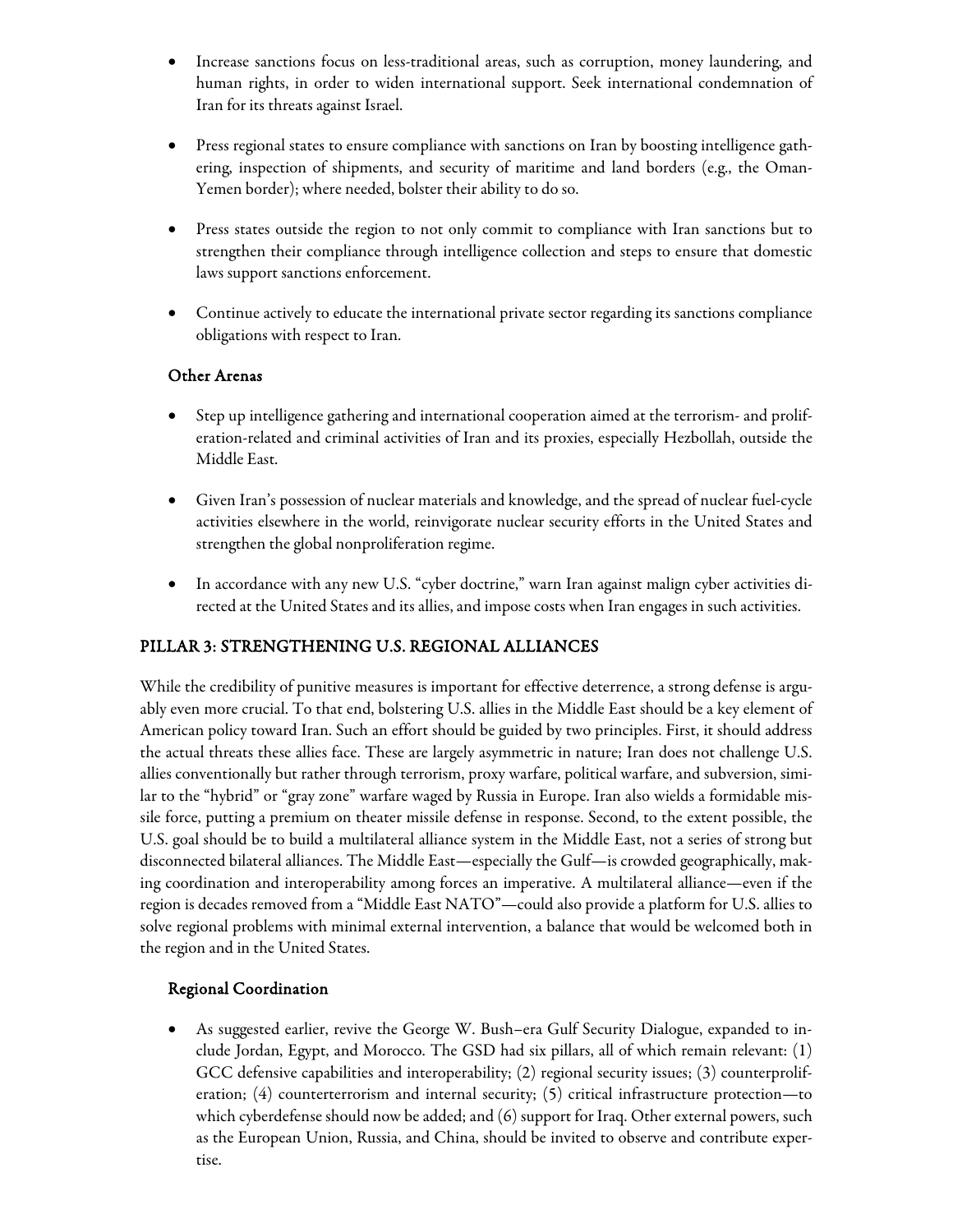- Through the GSD+3: (1) Bolster intelligence sharing and intelligence fusion, with a particular focus on Iran and terrorist groups. (2) Foster a dialogue on the coordination of military procurement and training, and on increasing the effectiveness of internal and external security institutions—as opposed to merely the acquisition of larger and more powerful arsenals. (3) Foster a dialogue on countering the particular threats posed by Iran—to include antiaccess/area denial, terrorism, cyberattack, missiles, and subversion and political warfare—drawing upon lessons learned in the European theater.
- Look for opportunities to use the GSD+3 to engage with Israel, particularly on issues of regional security, counterproliferation, counterterrorism, critical infrastructure protection, and strategic planning, with the aim of discerning and preventing future regional threats.
- Increase investments in regional ballistic missile defense.
- Plan for the contingency of greater Russian and/or Chinese cooperation with Iran and the strengthening of Iranian antiaccess/area-denial capabilities that restrict the freedom of action of U.S. and allied forces, drawing upon lessons from the European and Asia-Pacific theaters.<sup>3</sup>

## Bilateral Efforts

- Initiate bilateral dialogue with each U.S. ally in the region to determine its key vulnerabilities, shortfalls in effectiveness, and equipment needs, drawing upon lessons from recent conflicts such as Yemen.
- Urge allies to make political, security, and economic institutions more effective, responsive, and accountable to guard against popular discontent and ensure resilience in the face of subversion by Iran or extremist groups.
- Initiate a high-level dialogue with Israel on regional threats, including Iran and Syria, that consists largely of military and intelligence officials but led by the White House and Prime Minister's Office. Establish a trusted backchannel between the White House and the PMO.
- Work with Israel to prepare a plan for responding to a Hezbollah missile attack on Israel, emphasizing deterrence not only of Hezbollah but also of Iran.
- Reinvigorate efforts to strengthen the Lebanese government and loosen Hezbollah's grip on Lebanon, focusing especially on reducing Hezbollah's arsenal and freedom of action.

#### Engagement with Iran

- Maintain existing channels of diplomatic engagement with Iran. However, when engaging Iran, do so multilaterally with regional allies whenever possible.
- Encourage U.S. allies to engage with Iran, but ensure they are doing so from a position of strength, with U.S. support.
- Expand the Iranian people's contact with the United States through increased people-to-people exchanges and visa issuance. Express support for human rights in Iran.
- Avoid transactional engagement with Iran (e.g., on counternarcotics and Afghanistan) that benefits the regime without prompting improvements in Iranian policies on matters of core importance to the United States and its allies.